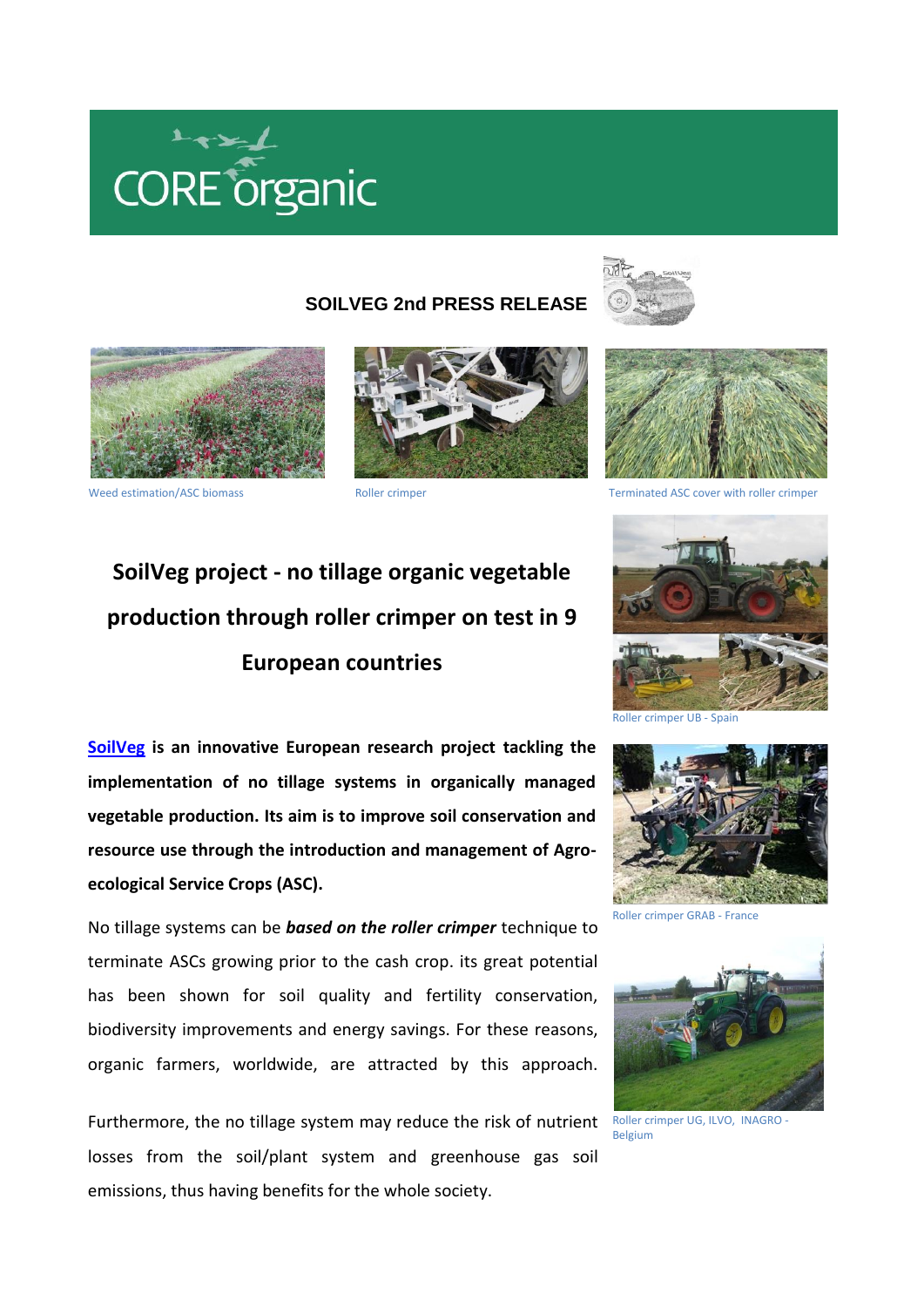However, the introduction of no tillage techniques is very challenging and often reduces yield and quality, especially in Northern European countries, where soil and climate conditions may limit the implementation of this approach.



Roller crimper AREI - Latvia

Reaching now midway through the project, the preliminary results are:

- *ASC species selection* and sowing rates are crucial aspects to be considered, to optimise the roller crimper technique locally. Indeed, ASC establishment and regrowth after

termination have been identified as critical points that deserve attention. Moreover, the *machinery* used for the ASC termination and direct transplanting need to be appropriately tuned up and tailored according to the specific soil conditions;

- In general, we have observed a *yield* reductions in the notillage compared to ASC incorporation into soil (i.e. green manure) and no ASC. On average, yield reduction varied widely (10 – 50 % in respect to the best performing tilled variants);
- Larger horizontal *roots* or deeper roots were generally observed in the tilled variants;



Roller Crimper CREA - Italy



Roller Crimper UM - Slovenia



Roller Crimper AU Food - Denmark

- So far no significant differences in *nutrient availability* were observed between the no till and the tilled variants. However, first measurements seem to highlight that the no tillage system has a positive impact on soil microbial parameters, which are an important indicator of soil quality;
- Overall, *weed* density has been significantly lower in the no tilled and mulched variants than in the tilled ones; in some sites, this gap has been reduced during the cash crop period since mechanical weeding was performed in the tilled variants while it was not feasible in the no till ones;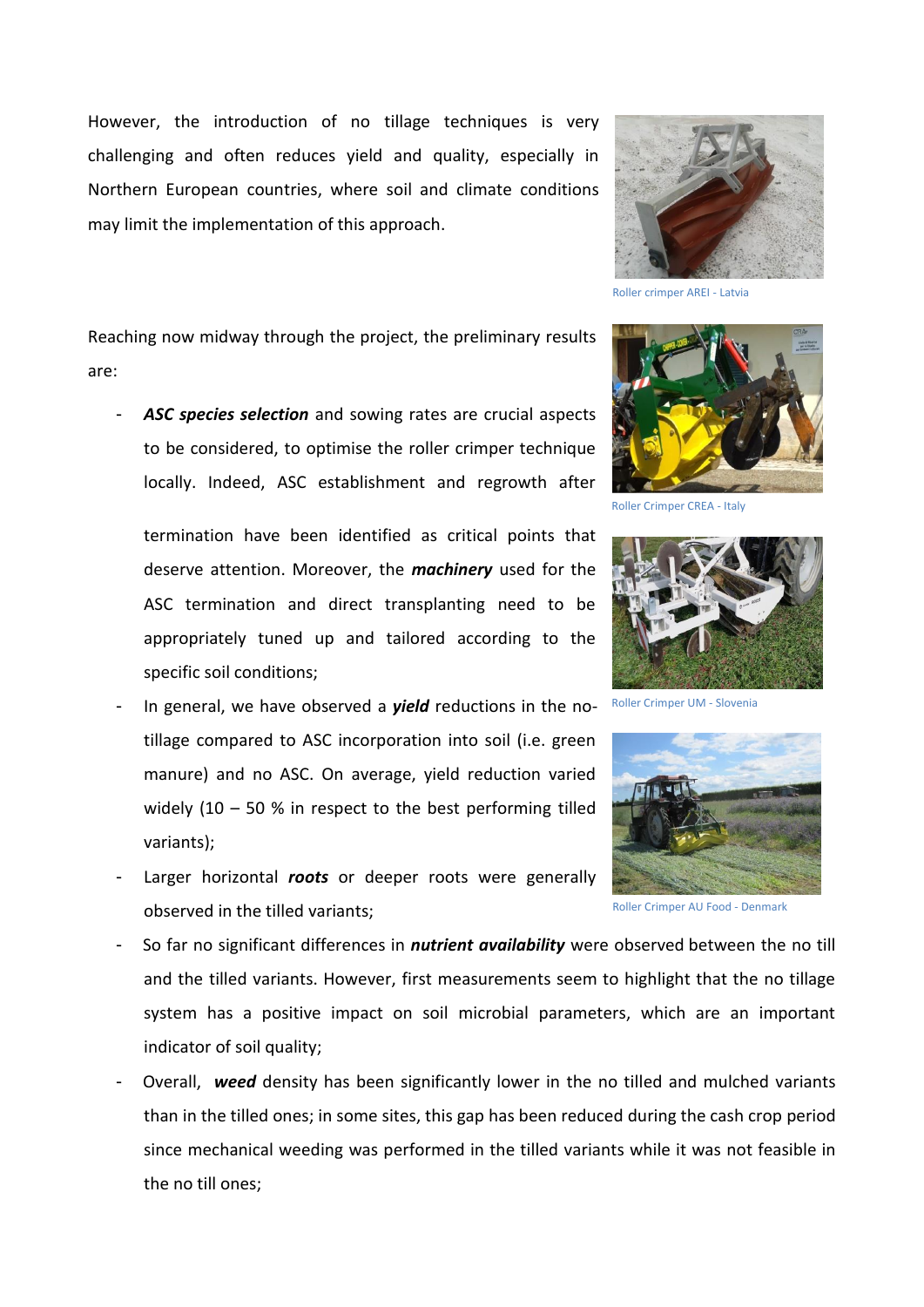- Preliminary outcomes indicate that *weed communities* established in the tilled variants were characterised by annual weeds, being more competitive (with higher specific leaf area and canopy height) and flowering during a wider period;
- Functional biodiversity of *soil predator communities* was enhanced in roller crimper ASC termination. Indeed, the density of ground beetles (Carabidae), rove beetles (Staphylinidae), and in some countries also spiders, was higher in comparison with green manured plots.
- Energy consumption was on average reduced of 20% per area unit in the no-tillage compared to the tilled variants where the ASC was incorporated into the soil;
- results about *greenhouse gas emission* have been obtained by simulating the cropping systems functioning. Two of the most widespread simulation models EPIC and Daycent were preliminary adapted and validated for simulating no tillage vegetable cropping systems. Annual models predictions of soil C and N dynamic in the trials sites using EPIC and Daycent showed same trends regarding  $CO<sub>2</sub>$  and N<sub>2</sub>O emissions from soils, accurately discriminating different mixtures of ASC species and termination techniques. Both model showed that both  $CO<sub>2</sub>$  and N<sub>2</sub>O emissions decreased in the ASC roller crimper termination strategy compared to green manure.
- The experiments carried out in typical Mediterranean areas showed that the potential of organic vegetable systems to *store carbon* in soil is governed by humificationmineralisation processes, being also strongly controlled by ASC termination technique*.* On the other hand, simulations did not highlight differences between no tillage and tilled variants for nitrous oxide losses and ammonia volatilisations.

Thanks to the activities carried out so far, the research teams involved in SoilVeg project are progressively developing their expertise on the implementation of the no tillage system in organic vegetable production. Indeed, in all the countries involved in the project, researchers and farmers are participating in a continuous improvement process, sharing experiences on the set up and the use of roller crimpers to terminate ASC and on how to transplant the vegetable crop.

The results obtained at this stage of the project varied and, as expected, were strongly affected by local climate and soil conditions. However, we expect SoilVeg to identify - site by site - main constrains of no tillage systems based on the roller crimper technique. The researcher teams are